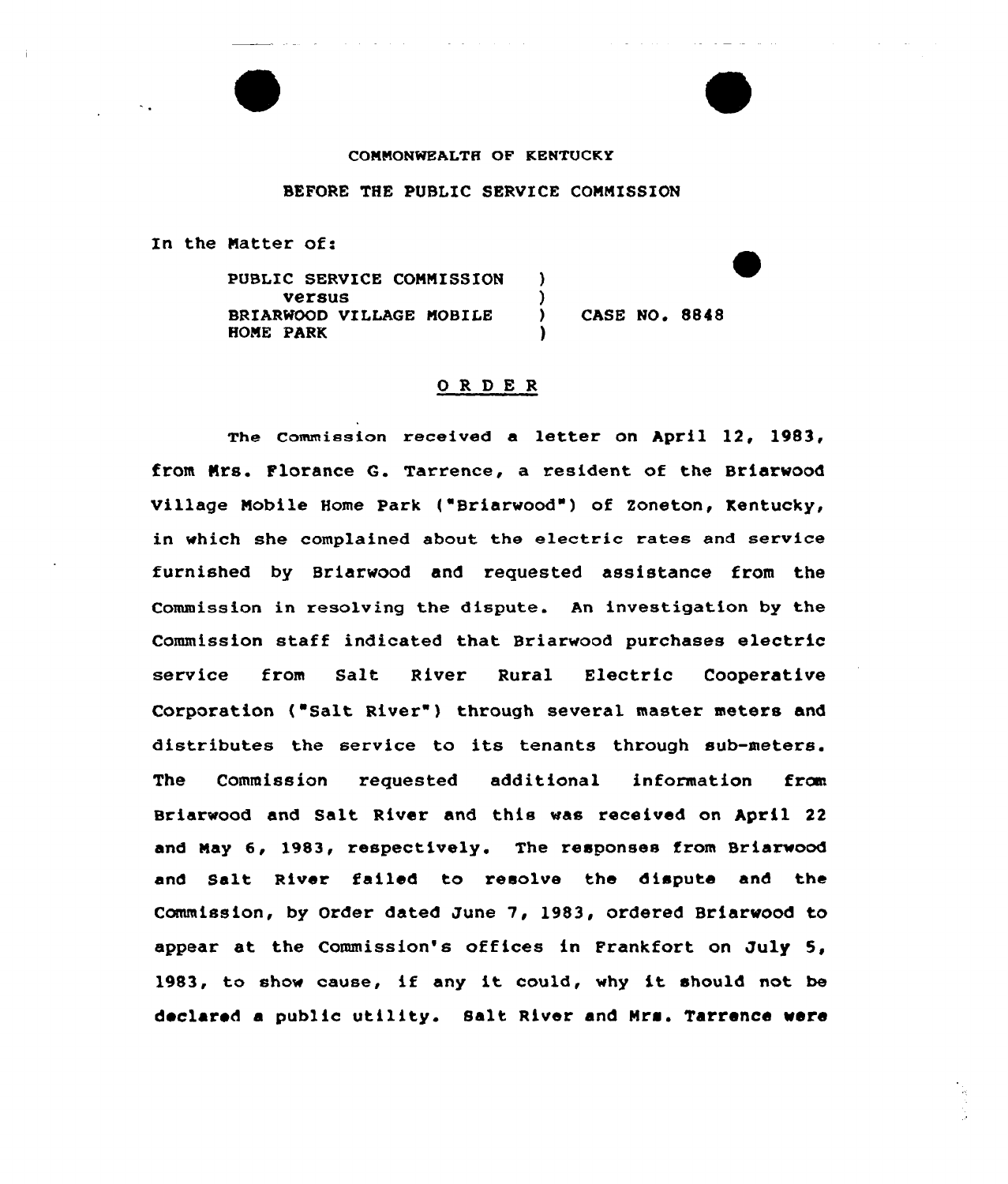

 $\bullet$  as

also served notice of the hearing and requested to appear. The Commission, by Order dated June 29, 1983, rescheduled the hearing from July <sup>5</sup> to August 16, 1983, at the request of Mr. Donald C. Brewer, manager of Briarwood. The Commission, by Order dated August 17, 1983, rescheduled the hearing to September 6, 1983, in response to Mr. Brewer's request.

The hearing was held as scheduled on September 6 and Mrs. Tarrence and Mr. Hazelwood, Manager of Salt. River, appeared and gave testimony. Neither Mr. Brewer nor any other representative of Briarwood appeared. The Commission issued a subpoena to Mr. Brewer on September 7, 1983, and also set the matter for another hearing on September 28, 1983-

The hearing was held as scheduled on September 28 and Nr. Brewer appeared and gave testimony. During the cross-examination, Mr. Brewer stated that the parent company of Briarwood, Fidelity Management Corporation, is presently operating under Chapter ll of the federal bankruptcy code. After the hearing, additional written information was filed substantiating that Briarwood's parent company was, in fact, operating under the )urisdiction of the federal bankruptcy court.

The Commission, having considered the complaint and all evidence of record and being advised, is of the opinion and finds that:

The Public Service Commission of Kentucky has no power to exercise its )urisdiction over <sup>a</sup> utility, or an entity

 $-2-$